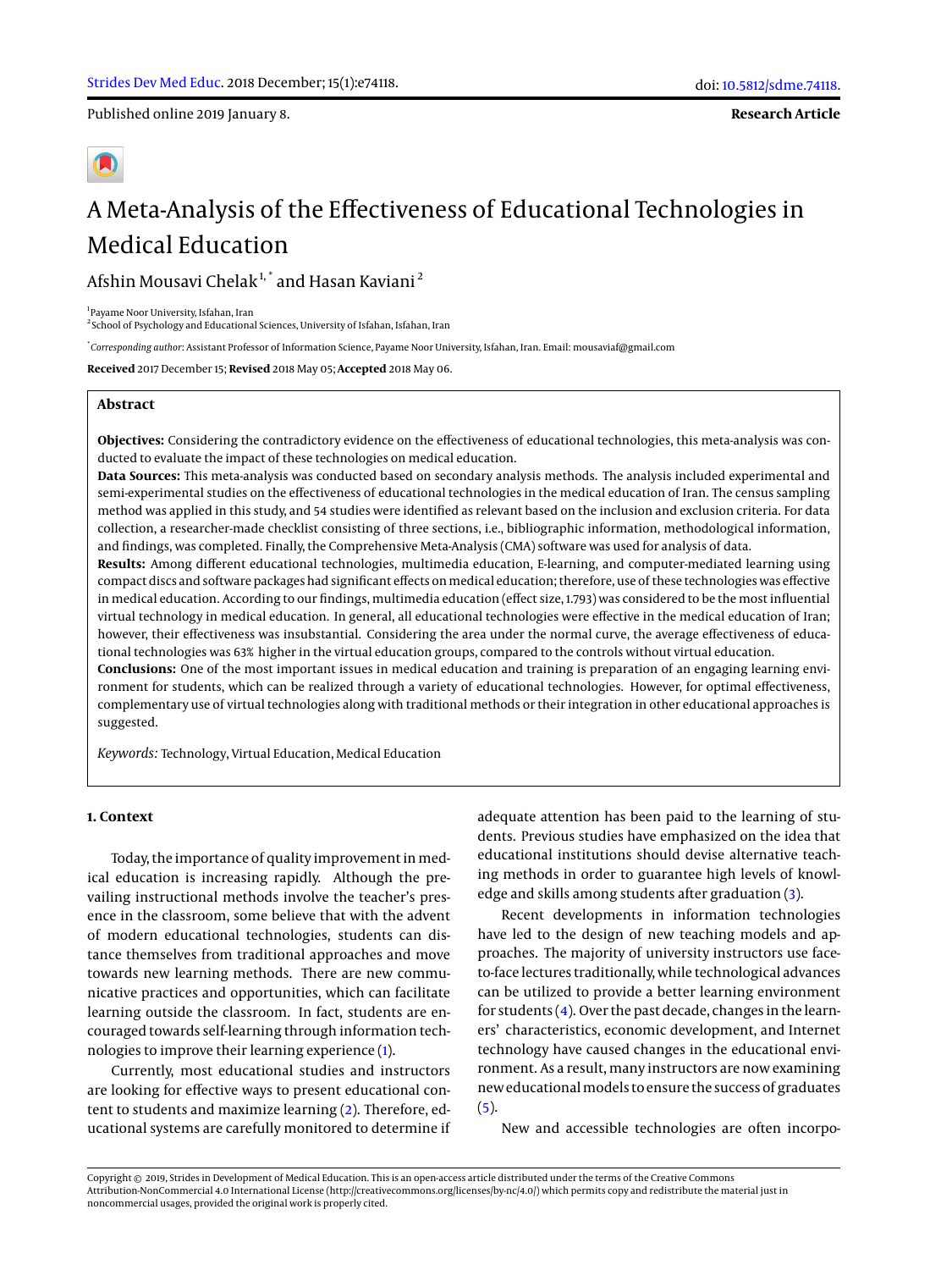rated to improve traditional education and foster educational processes  $(6)$ . One of the most widely used technologies in recent years is "virtual education". Several definitions have been proposed for virtual education from different standpoints. In general, virtual education is a novel educational approach, which can be used to facilitate simple and inexpensive access to educational resources and services through communication technologies (e.g., electronic devices), regardless of time and place. In other words, virtual education implicates education and learning based on electronic tools [\(7,](#page-6-6) [8\)](#page-6-7).

Application of virtual technologies can help medical students examine different scientific phenomena using proper tools, data collection techniques, and scientific models and theories in physical (interactions with the material world) or virtual (simulations) laboratories [\(9\)](#page-6-8). On the other hand, healthcare education is faced with clinical constraints and increased demand for online education [\(10\)](#page-6-9). Generally, the results of various studies have confirmed the effectiveness of these technologies in education.

Previous findings indicate that virtual education is as effective as traditional education in learning transfer [\(11\)](#page-6-10). According to the literature, distance learning and information technologies promote vocational education for employment, improve the transfer of learning and learning techniques, and encourage entrepreneurial skills [\(12\)](#page-6-11). In addition, online interactive engagement has a positive impact on student learning [\(13\)](#page-6-12). Overall, capacity development for the improvement of learning outcomes [\(14\)](#page-6-13), professional skills [\(15\)](#page-6-14), and effectiveness of virtual educational system [\(16\)](#page-6-15) is among the educational outcomes of these technologies.

Virtual learning and E-learning can help eradicate many of the current teaching-learning problems owing to their special characteristics: unlimited accessibility; time management; cost reduction; increased productivity; increased motivation; increased contact with the learner; group-work opportunities in multimedia environments and E-conferences; and sufficient spatial and temporal resources for interacting with a large number of applicants for education. In fact, use of virtual learning along with academic education can improve the process of education  $(17).$  $(17).$ 

Today, knowledge and technology are closely integrated and almost inseparable. The virtual world provides its users with a wealth of resources for knowledge acquisition and offers many educational opportunities due to its interactivity and lack of spatial and temporal constraints [\(18\)](#page-7-1). In other words, if the medical education system seeks to promote knowledge and technology, it should be prepared for a vital systematic change and take advantage of new technologies with respect to educational goals.

#### **2. Objectives**

Many studies have been conducted on the effectiveness of a variety of virtual technologies in Iran. Some studies have highlighted the effectiveness of this type of training in teaching-learning activities, while some have reported its ineffectiveness inmedical education. Considering these contradictions in the findings, we need to determine if these virtual technologies are effective or ineffective in teaching-learning activities. Therefore, in the current review study, we applied a meta-analysis method to answer this question.

## **3. Data Sources**

The meta-analysis method was applied in the current review study. Meta-analysis is a statistical technique for summarizing quantitative data from a series of studies. This technique can be used to combine the results of quantitative research and discover new relationships among social phenomena [\(19\)](#page-7-2). Accordingly, the current study is an applied research in terms of goals and a quantitative study in terms of the applied method and nature of data. The unit of analysis was the quantitative data of previous studies, and the statistical samples consisted of studies on the effectiveness of various educational technologies in the medical education of Iran.

Multiple studies have been conducted on the effects of virtual learning, each incorporating different technologies, i.e., online education, multimedia education, Elearning, video-based education, virtual education, selflearning, computer-mediated instruction using educational software packages and compact discs, mobile learning, web-based education, blog-based learning, and wikibased learning; nevertheless, each of these studies has reported inconsistent findings. The present review included all experimental and semi-experimental studies on the effectiveness of electronic and virtual technologies in medical education in 2005 - 2017; these studies were selected to evaluate the effects of educational technologies in practice.

On the other hand, educational studies outside the field of medical education were excluded, as medical education studies should not be combined with studies in other teaching realms considering the differences in the teaching domains. The census sampling method was applied according to the study unit. For implementing the meta-analysis, it was essential to develop a framework with respect to the study constraints. Therefore, three sampling frameworks were defined to select relevant studies: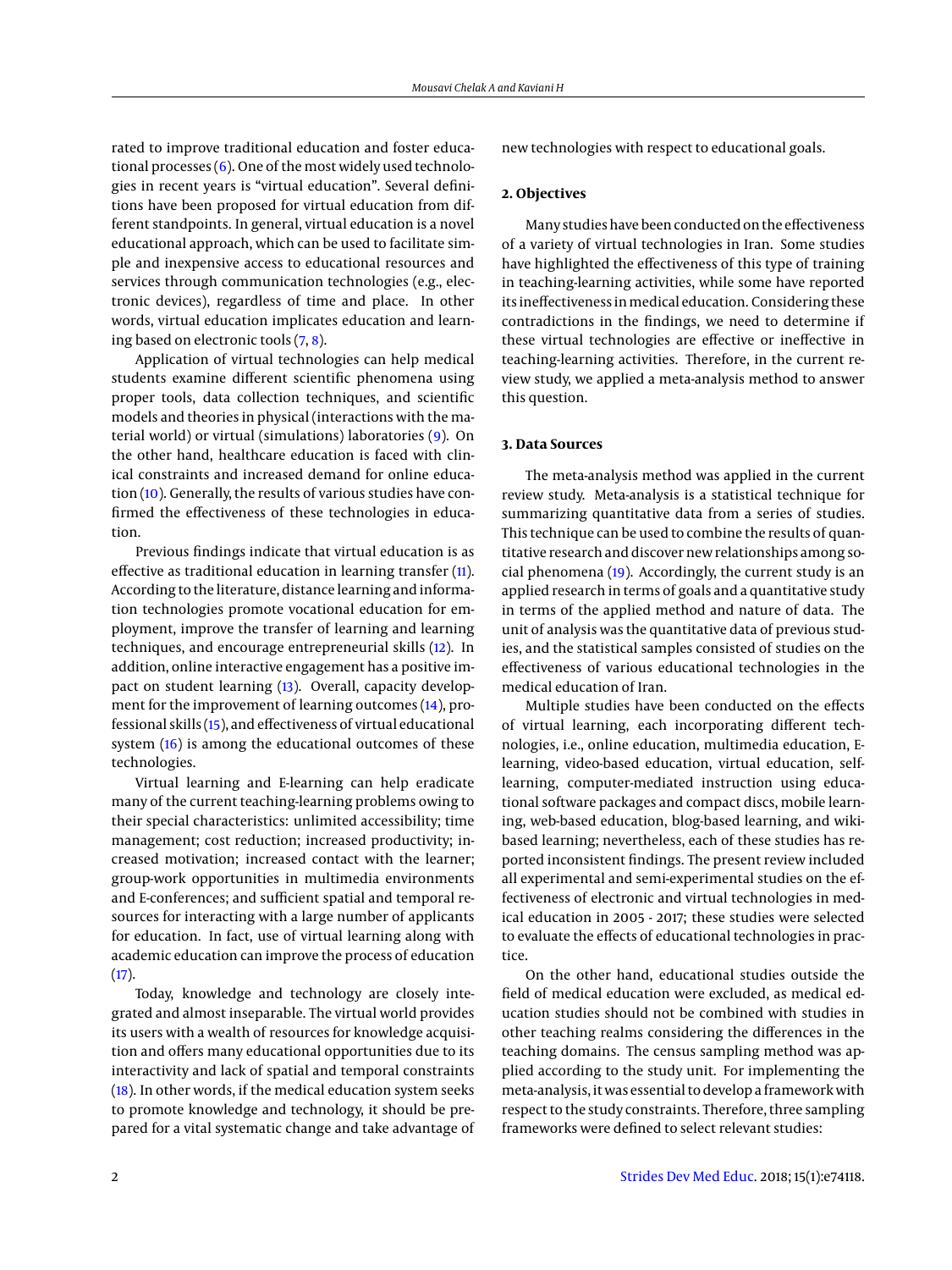- Full-text articles in IranDoc, SID, Magiran, Noormags, Iranian Human Sciences Portal, Elmnet search engine, Google and Google Scholar, and scientific journals on educational technology, besides checking the reference lists of available articles;

- Dissertations submitted to different universities of the country in line with our research purposes; and

- Government-funded research projects.

To select the primary studies based on these frameworks, proper keywords were determined for search purposes by reviewing the literature. The keywords were selected based on the theoretical framework of the study and expert viewpoints on a variety of virtual and E-learning methods, including "distance learning", "virtual education", "mobile learning", "mobile education", "E-learning", "virtual learning", "programmed instruction", "learning management system", "online education", "compact discmediated learning", "software-assisted learning", and "selflearning". In order to improve the search quality, two individuals, who were familiar with the search methods and information sources, conducted the search independently. In addition, an expert in meta-analysis monitored the entire process.

After identifying the keywords, studies were selected based on the inclusion and exclusion criteria. The inclusion criteria were as follows: Studies related to the research objectives; semi-experimental studies; medical education research; and implementation of an appropriate research methodology and a scientific approach. Finally, based on our manual search using the keywords and inclusion criteria, a total of 119 studies were retrieved. The titles of these studies were related to the purpose of our review. As some of these studies were not considered suitable for the final analysis, they were excluded.

The exclusion criteria were as follows: studies with poor methodology and quality; studies extracted from dissertations which were already included in the review; and similar articles or dissertations submitted to different institutions or universities with different titles. In a total of 119 studies, which were retrieved according to the inclusion and exclusion criteria and our keyword search, 14 articles were excluded considering their irrelevant titles (n, 105). Similarly, 32 out of 105 articles were excluded after reviewing the abstracts (n, 73). Also, 19 out of 73 full-text articles were eliminated after reviewing the full manuscripts (n, 54). Finally, a total of 54 national articles were reviewed.

To analyze the data, the effect size index and heterogeneity test were applied. Generally, the most common effect size indices include Cohen's d and r; the former is often used for group differences, while the latter is measured for correlation studies [\(19\)](#page-7-2). In the present study, Cohen's d index was measured with respect to the semi-experimental

analyses and group differences.

For data collection, a researcher-made worksheet was designed to record the primary research data. This tool, which was developed with respect to the required information from the primary research, consisted of three major sections: bibliographic information, methodological information, and findings. In the bibliographic section, information including the study title, type of study, author's name, place of study, and year of publication was extracted.

The methodological section included information, such as the study population characteristics, sampling methods, data collection tools, type of research, and number of groups, while the findings section recorded the reported data of retrieved studies. It should be noted that all studies in our review had inter- and intra-group designs; therefore, when measuring the effect size of studies with an inter-group design, the scores of the case groups were lower than the controls. Also, pretest-posttest differences were calculated to measure the effect size of studies with an intra-group design.

To ensure the accuracy of our review, two evaluators assessed the process. For this purpose, the researcher presented a Likert-scale checklist about the data collection process, including the identification process of articles, inclusion/exclusion criteria, data selection, and effect size indices, to two meta-analysis experts. After assessing the checklist, the evaluators examined the review accuracy and reported any ambiguities to the researcher. After correcting the ambiguities, the researcher presented the checklist again to the examiners. In addition, to confirm its reliability, Cohen's Kappa coefficient was measured in SPSS V. 20 (IBM Corporation, Armonk, NY). Inter-rater agreement was estimated at 0.73, which indicates 73% agreement between examiners in the accuracy assessment.

To investigate the primary research, mixed effect models including the fixed effect model and random effects model were applied. On the other hand, Orwin's Fail-safe N was calculated to evaluate publication bias, and Cochran's Q and I-square indices weremeasured to study heterogeneity. In addition, due to lack of sensitivity to the sample size, the Hedge's g coefficient was calculated to convert the effect size. All meta-analysis calculations were analyzed in Comprehensive Meta-Analysis (CMA) version 2.

In general, the basic principle in meta-analysis is to calculate the effect sizes for individual studies, convert them to a common metric, and then combine them to obtain an average effect size. Generally, the effect size indicates the magnitude or extent of the presence of a phenomenon in a population and tests a null hypothesis. The importance of effect size has been emphasized following statistical power analysis. A true null hypothesis represents an effect size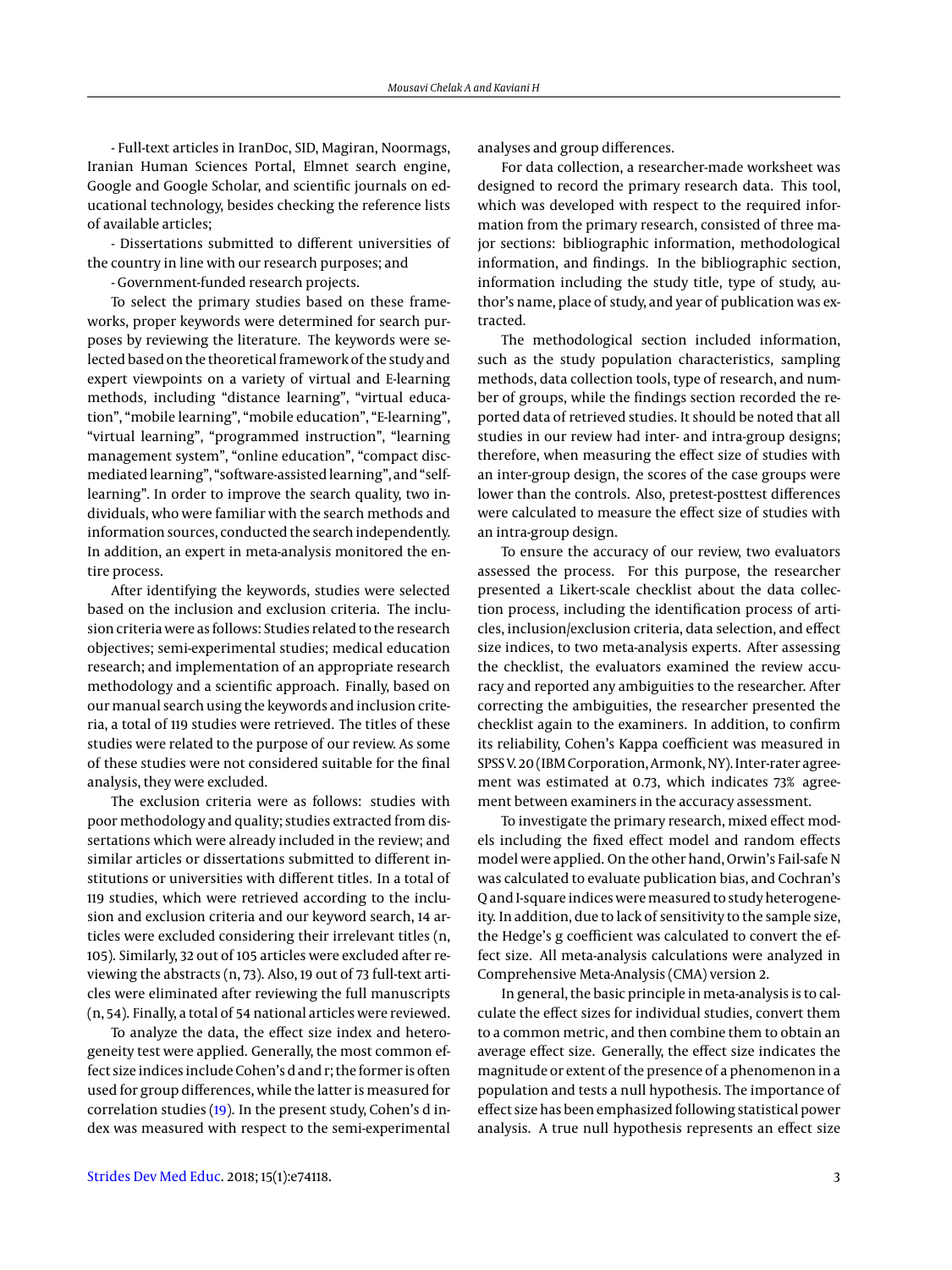of zero, while a rejected null hypothesis shows that the effect size is non-zero. Therefore, effect size is an indicator of the effectiveness and magnitude of experimental interventions, relationships, and differences, with larger effect sizes representing the greater presence of a phenomenon  $(19, 20)$  $(19, 20)$  $(19, 20)$ .

As mentioned earlier, there are two common indices of effect size, i.e., Cohen's d and r, which are used as measures of difference and relationship, respectively. In the present study, the Cohen's d index was measured considering the nature of our analysis. Cohen proposed that effect sizes of 0.2, 0.5, and 0.8 represent small, moderate, and large effect sizes, respectively [\(20\)](#page-7-3). In meta-analyses, similar to many other statistical methods, it is necessary to examine the assumptions before analyzing the data. One of the most important assumptions is the absence of anomalies such as outliers (studies with publication bias) and normal distribution of data.

Publication bias occurs in meta-analysis when all studies related to the subject have not been reviewed, and the analysis is not a proper representative of the available evidence. In fact, some studies may not have been formally published for multiple reasons or published in nonindexed journals. When publication bias is present, the final results of the meta-analysis are affected, and the final estimates are biased and inaccurate. Therefore, it is necessary to identify and correct publication bias in the initial steps of meta-analysis in order to improve the validity of findings [\(21\)](#page-7-4).

Some large effect sizes may occur in the meta-analysis, which can distort the normal effect size distribution; accordingly, they need to be removed for a normal distribution. Sensitivity analysis was applied in our meta-analysis to eliminate the effects of outliers. Although no exact effect size has been specified for outliers in the meta-analysis literature, effect sizes above 2.5 - 3 are assumed to represent the outlier effect sizes (as effect size is a standard score) [\(20\)](#page-7-3); the outliers were excluded accordingly in our metaanalysis. Generally, the outlier effect sizes are detected and removed in sensitivity analysis, and then, the analysis is repeated.

## **4. Results**

In this study, publication bias was examined by mea-suring Orwin's Fail-safe N, as presented in [Table 1.](#page-3-0) This measure does not have the limitations of Rosenthal's test, i.e., emphasis on statistical significance rather than clinical significance and assumption of null effect size for missing studies. Orwin's Fail-safe N considers the smallest effect size, which is indicative of clinical or practical insignificance. Also, rather than nullifying the effect sizes of missing studies, a value other than zero is described as the average effect size [\(20\)](#page-7-3). According to our findings, the minimum effect size was considered to be 0.2, and the average effect size of missing studies was 0.1; the results are presented in [Table 1.](#page-3-0)

<span id="page-3-0"></span>

| Table 1. Orwin's Fail-Safe N Measurements |        |  |  |  |
|-------------------------------------------|--------|--|--|--|
| Variables                                 | Values |  |  |  |
| <b>Z</b> score for observed studies       | 0.395  |  |  |  |
| Minimum effect size                       | 0.2    |  |  |  |
| Average effect size of missing studies    | 0.1    |  |  |  |
| Number of required missing studies        | 106    |  |  |  |

As indicated in [Table 1,](#page-3-0) a total of 106 studies with an average effect size of 0.1 were required for a combined effect size of < 0.2. Given the high number of required studies, it can be said that the overall effect size is reliable, and there is no publication bias.

Since all the observed dispersions in the effect sizes are not real, but partly related to random errors, it is necessary to measure between-studies heterogeneity. The initial heterogeneity can be attributed to factors, such as differences among subjects, intervention methods, definition of variables, research design, study location, sampling method, and many other factors. The results of heterogeneity test based on Cochran'sQ and I-square indices were 935.363 and 94.548, respectively ( $P < 0.001$ ; df = 51).

Considering the significance of Cochran's Q index, studies were considered largely heterogeneous. In fact, this test suggests that the characteristics of studies on educational technologies in medical education vary greatly, and moderating variables should be taken into consideration to determine variances and differences. Also, since the Q index is sensitive to an increase in effect size (possibility of heterogeneity increases relative to an increase in effect size), I-square was measured. This index ranges from zero to 100 and represents heterogeneity in percentage. Overall, heterogeneity in the effect size of primary re-search increases as the I-square value approaches 100 [\(21\)](#page-7-4). The I-square index indicated that 94% of dispersion in the distribution of educational technologies in medical education was related to moderating variables.

Since the main objective of meta-analysis is to combine the statistics of primary research into a common metric, the fixed effect and random effect models were applied in our analysis. In the fixed effect model, it is assumed that there is an effect size underlying all analyses, and all differences in the effect sizes of primary research are related to sampling errors. In contrast, in the random effect model, it is assumed that the effect size changes from one study to another. One of the main reasons for this change is the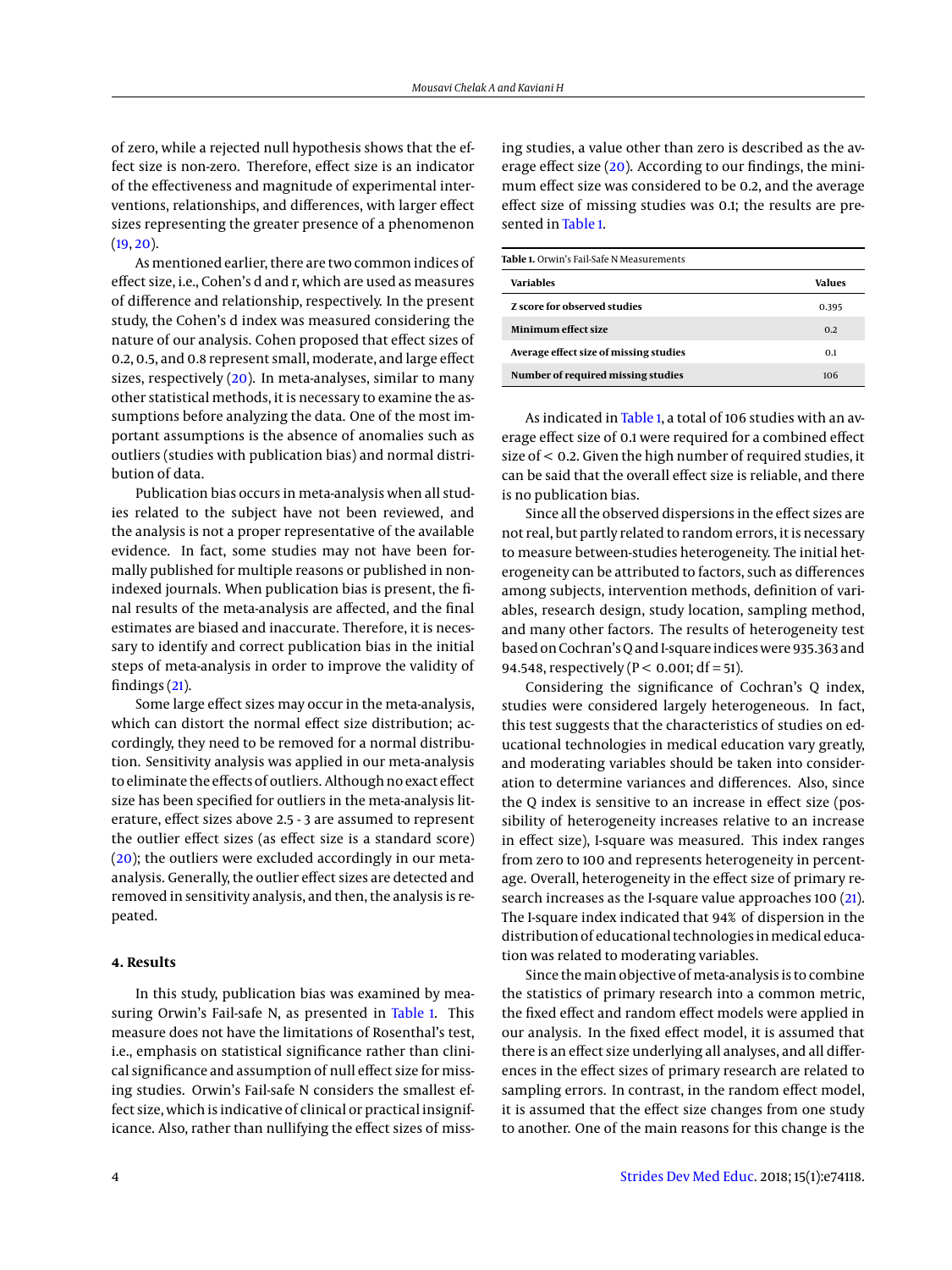presence of mediating variables in the relationships between independent and dependent variables [\(20\)](#page-7-3). Since the results of homogeneity test were significant, indicating the presence of mediating variables, the random effects model was applied to report the results in this study.

The effect sizes of all studies on the efficacy of virtual educational technologies inmedical education were determined. The results are presented in [Table 2.](#page-5-0)

According to [Table 2,](#page-5-0) among educational technologies, multimedia education, E-learning, self-learning, and computer-mediated instruction using educational software packages and compact discs were significant; therefore, use of these technologies is effective in medical education. The analysis of self-learning also confirmed its effectiveness. However, given the negative value of the effect size, it can be claimed that effectiveness was in the reverse direction. In other words, traditional or in-person training was more effective than self-learning. On the other hand, multimedia education with an effect size of 1.793 was the most effective virtual technology in medical education. Finally, the results showed that other educational technologies described in the table were not effective enough.

The average combined effect size was 0.369 in the fixed effect model and 0.344 in the random effect model, which was significant at 0.001. According to Cohen's criterion [\(20\)](#page-7-3) for interpretation of the practical significance of effect size, Cohen's d values were equal to 0.2 (small effect size), 0.5 (moderate effect size), and 0.8 (large effect size). Regarding the average effect size of variables in the fixed effect and random effect models (range, 0.2 - 0.5), the effect size was interpreted as small. Therefore, it can be concluded that all virtual education technologies were effective in Iran's medical education, although the level of efficacy was low.

On the other hand, since effect size is normally reported as a standard score (z score), we can refer to the normal distribution table for interpretations. According to this table, the area under the normal curve represents z scores of 0.34 (start point of the curve) to 0.63. These effect sizes indicate that the average use of educational technologies was 63% more effective in the technology groups, compared to the controls without educational technologies. Moreover, in order to investigate the effect of the quantitative variable of "publication year" in the results, the metaregression method was applied, the results of which are presented in [Figure 1.](#page-5-1)

The horizontal axis in [Figure 1](#page-5-1) represents the effect size, and the vertical axis indicates the year of study implementation. In this figure, the large circles represent studies which included a larger sample size and consequently had higher accuracy and weight in the analysis of research data. The slope of the regression line follows an ascend-

ing trend, which means that educational technologies in medical education gradually became more effective over time; the increase is significant in [Figure 1](#page-5-1) (slope =  $0.1$ ) (P < 0.001). Therefore, it can be claimed that with one unit of increase in the implementation of virtual methods, the effect size and effectiveness of these methods increase by 0.1. In other words, implementation of virtual education methods has become more effective year after year.

#### **5. Discussion**

The results of the present study showed that multimedia education, E-learning, and computer-mediated education using software packages and compact discs were the most effective educational technologies in medical education. According to the results, multimedia education was the most influential virtual technology in medical education. In this regard, Hashemi and colleagues concluded that use of multimedia software packages in medical education is associated with increased learning efficacy and long-term storage of information; in addition, this method is easily accessible and more cost-effective than other methods [\(23\)](#page-7-5). Khoshsima et al. also confirmed the significant effectiveness of multimedia education in nursing training  $(63, 64)$  $(63, 64)$  $(63, 64)$ .

Today, learning tools and practices have evolved, and students prefer learning methods involving electronic devices, such as cell phones, tablets, and laptops; this preference is attributed to the ease of use and appeal of these devices. In addition, the literature suggests that audiovisual tools can activate the individual's visual and auditory senses, and as a result, lead to deeper learning. In other words, students learn and understand the audiovisual subjects better than theoretical topics, whereas in textbook-basedmethods, there ismore emphasis on the individual's auditory capacity.

Based on the present findings, it can be concluded that all virtual education technologies have been influential in the country's medical education; nevertheless, they have exhibited limited effectiveness, which is almost consistent with the results of several previous studies [\(37,](#page-7-6) [38\)](#page-7-7). Overall, the medical education literature confirms the efficacy of virtual education methods as alternative approaches in Iran. Moreover, similar to traditional educational methods, they can be integrated in the educational curriculum [\(37\)](#page-7-6).

Virtual and in-person teaching methods have almost similar effects on learning [\(38\)](#page-7-7). Computer simulations facilitate training in a realistic virtual environment [\(47\)](#page-7-8), and participation in a virtual educational program can improve the attitude of participating students in the course [\(40\)](#page-7-9). In addition, use of E-learning promotes active and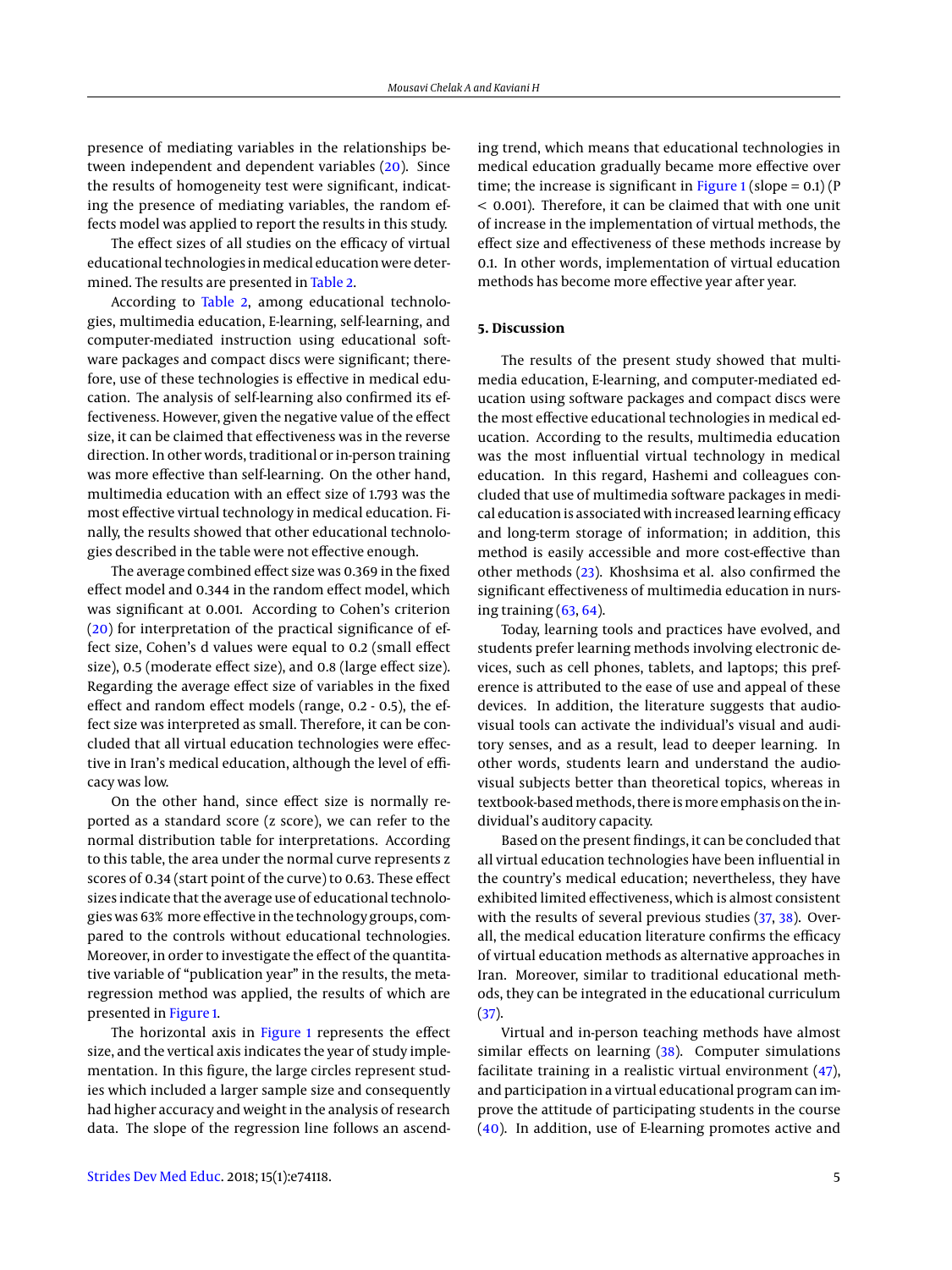<span id="page-5-0"></span>

| <b>Type of Education</b>                                                     | References    | Frequency      | Effect Size (g Index) | <b>Standard Error</b> | <b>P</b> Value       |
|------------------------------------------------------------------------------|---------------|----------------|-----------------------|-----------------------|----------------------|
| Online education                                                             | (17)          | $\mathbf{1}$   | $-0.265$              | 0.736                 | 0.719                |
| <b>Programmed instruction</b>                                                | (22)          | $\mathbf{1}$   | 0.692                 | 0.741                 | 0.350                |
| Multimedia education                                                         | (23)          | $\mathbf{1}$   | 1.793                 | 0.775                 | 0.021 <sup>a</sup>   |
| <b>Electronic education</b>                                                  | (2430)        | 7              | 0.691                 | 0.272                 | 0.011 <sup>a</sup>   |
| <b>Movie-based education</b>                                                 | (31, 32)      | $\overline{2}$ | $-0.771$              | 0.550                 | 0.160                |
| Self-learning                                                                | (33)          | $\mathbf{1}$   | $-1.824$              | 0.744                 | 0.014 <sup>a</sup>   |
| Virtual teaching                                                             | $(34-43)$     | 10             | 0.040                 | 0.206                 | 0.845                |
| Computer-mediated instruction with educational packages and<br>compact discs | $(44-54)$     | 12             | 0.670                 | 0.211                 | 0.002 <sup>a</sup>   |
| <b>Mobile learning</b>                                                       | $(55-57)$     | 3              | 0.156                 | 0.388                 | 0.688                |
| Web-based education                                                          | $(23, 58-61)$ | 5              | 0.500                 | 0.315                 | 0.112                |
| <b>Blog-based education</b>                                                  | (62)          | $\mathbf{1}$   | 1.059                 | 0.727                 | 0.145                |
| Wiki-based education                                                         | (63)          | $\mathbf{1}$   | $-0.224$              | 0.798                 | 0.779                |
| <b>Fixed effect</b>                                                          | Total         | 52             | 0.369                 | 0.030                 | < 0.001 <sup>a</sup> |
| <b>Random effect</b>                                                         | Total         | 52             | 0.344                 | 0.105                 | 0.001 <sup>a</sup>   |

<span id="page-5-1"></span><sup>a</sup> Significance level at 0.05.



deep learning [\(48\)](#page-7-19), and instructors can use web-based methods to improve the students' academic achievement and self-efficacy [\(59\)](#page-8-8). In fact, use of educational software packages significantly influences the students' learning and improves their performance in practical courses [\(51\)](#page-8-9).

According to the present findings, use of educational technologies can be effective in medical education. As our literature review indicated, incorporation of these technologies as a complementary approach to in-person and traditional methods [\(42,](#page-7-20) [50,](#page-7-21) [63\)](#page-8-0) or their integration in other educational methods can increase the efficacy of education [\(24,](#page-7-11) [44\)](#page-7-18). [Figure 1](#page-5-1) represents the gradually increasing efficacy of educational technologies in the country's medical education. Generally, implementation of educational technologies improves year after year and becomes more comprehensive over time. Therefore, if these meth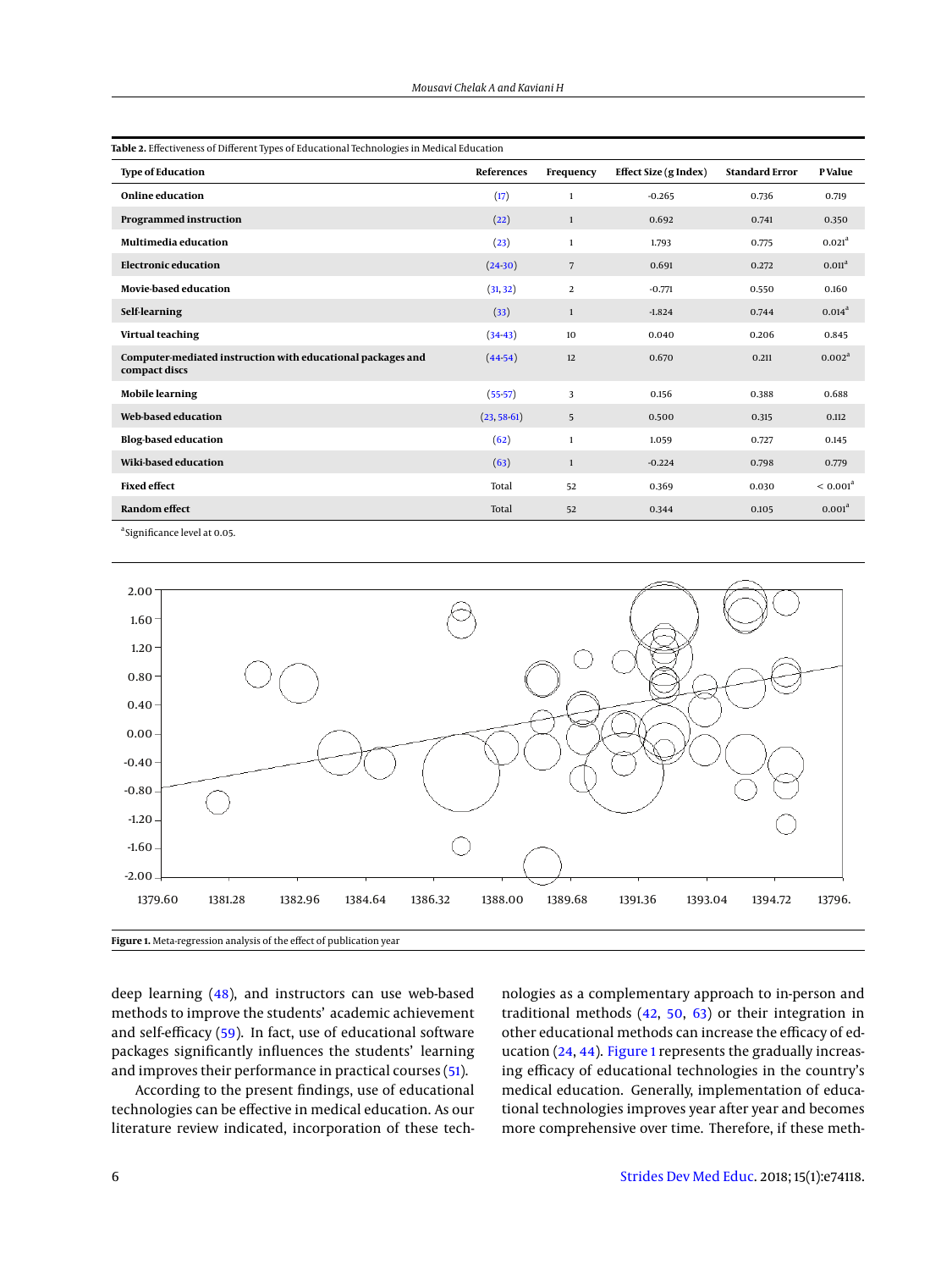ods are accurately and thoroughly implemented, their effectiveness in medical teaching-learning activities can be guaranteed.

In order to facilitate the development, expansion, and application of E-learning and virtual education technologies, it is necessary to increase the level of students' knowledge in this area and facilitate the implementation of such methods with respect to students' needs and demands [\(18\)](#page-7-1). It is also recommended to employ virtual methods by providing interesting interactive environments for learners [\(28\)](#page-7-22). However, despite the students' interest and enthusiasm about the application of these technologies, further analysis is recommended to improve this type of training, given the students' unfamiliarity with the Internet, poor telecommunication infrastructure, and poor quality of the presented content [\(58\)](#page-8-5).

One limitation of the present study was our emphasis on previous medical education studies; therefore, caution should be taken in generalizing the results to other training methods. Moreover, only national databases were searched in our review, while international databases were discarded. Therefore, some national studies might have been published in international databases, such as PubMed and ISI, which were naturally excluded from our analysis.

#### **6. Conclusions**

Considering the recent developments and current status of medical education in our country, one of the most important learning-teaching activities is to create an engaging learning environment for students, using a variety of technologies. Overall, complementary application of educational technologies along with other traditional and in-person teaching methods or their integration in other educational approaches can increase the effectiveness of instruction.

#### **Supplementary Material**

Supplementary material(s) is available [here](https://neoscriber.org/cdn/serve/314ad/83de3f82937b8eead5e0521dfd922b245f4580ec/sdme-74118-supplementary%20file.pdf) [To read supplementary materials, please refer to the journal website and open PDF/HTML].

### **Acknowledgments**

The authors would like to thank all the university lecturers, who contributed to our study with their valuable opinions. We also extend our gratitude to all the experts who collaborated with us in the search and coding processes.

**Conflict of Interests:** The authors declare no conflict of interests.

**Funding/Support:** The authors declare no funding/support.

#### **References**

- <span id="page-6-0"></span>1. Zamani BE, Babri H,Mosavi S. [The factors affecting students' attitudes toward learning via cellular phone: A study on students of Isfahan University of Medical Sciences using technology acceptance model]. *Strides Dev Med Educ*. 2013;**9**(2):110–7. Persian.
- <span id="page-6-1"></span>2. Abiodun O, Owoyele JW. Causal attributions and affective reactions to academic failure among undergraduates in the Nigerian Premier University Education. *Eur J Sci Res*. 2011;**52**(3):406–12.
- <span id="page-6-2"></span>3. Arum R, Roksa J. *Academically adrift: Limited learning on college campuses*. Chocago and London: University of Chicago Press; 2011.
- <span id="page-6-3"></span>4. Zhang Y, Dang Y, Amer B. A large-scale blended and flipped class: Class design and investigation of factors influencing students' intention to learn. *IEEE Trans Educ*. 2016;**59**(4):263–73. doi: [10.1109/te.2016.2535205.](http://dx.doi.org/10.1109/te.2016.2535205)
- <span id="page-6-4"></span>5. Rotellar C, Cain J. Research, perspectives, and recommendations on implementing the flipped classroom. *Am J Pharm Educ*. 2016;**80**(2):34. doi: [10.5688/ajpe80234.](http://dx.doi.org/10.5688/ajpe80234) [PubMed: [27073287\]](http://www.ncbi.nlm.nih.gov/pubmed/27073287). [PubMed Central: [PMC4827585\]](https://www.ncbi.nlm.nih.gov/pmc/articles/PMC4827585).
- <span id="page-6-5"></span>6. Jensen JL, Kummer TA, d M Godoy PD. Improvements from a flipped classroom may simply be the fruits of active learning. *CBE Life Sci Educ*. 2015;**14**(1):ar5. doi: [10.1187/cbe.14-08-0129.](http://dx.doi.org/10.1187/cbe.14-08-0129) [PubMed: [25699543\]](http://www.ncbi.nlm.nih.gov/pubmed/25699543). [PubMed Central: [PMC4353080\]](https://www.ncbi.nlm.nih.gov/pmc/articles/PMC4353080).
- <span id="page-6-6"></span>7. Weigel VB. *Deep learning for a digital age: Technology's untapped potential to enrich higher education*. New York: John Wiley & Sons, Inc; 2002.
- <span id="page-6-7"></span>8. Farrell GM. *The development of virtual education: A global perspective. A study of current trends in the virtual delivery of education*. Canada: Open Learning Agency, Attn; 1999.
- <span id="page-6-8"></span>9. de Jong T, Linn MC, Zacharia ZC. Physical and virtual laboratories in science and engineering education. *Science*. 2013;**340**(6130):305–8. doi: [10.1126/science.1230579.](http://dx.doi.org/10.1126/science.1230579) [PubMed: [23599479\]](http://www.ncbi.nlm.nih.gov/pubmed/23599479).
- <span id="page-6-9"></span>10. Kleinheksel AJ. Virtual patients in health professions education. In: Stefaniak J, editor. *Advancing medical education through strategic instructional design*. Hershey, PA: IGI Global; 2017. p. 245–61. doi: [10.4018/978-1-5225-2098-6.ch012.](http://dx.doi.org/10.4018/978-1-5225-2098-6.ch012)
- <span id="page-6-10"></span>11. Bertram J, Moskaliuk J, Cress U. Virtual training: Making reality work? *Comput Human Behav*. 2015;**43**:284–92. doi: [10.1016/j.chb.2014.10.032.](http://dx.doi.org/10.1016/j.chb.2014.10.032)
- <span id="page-6-11"></span>12. Alonso-Díaz L, Gutiérrez-Esteban P, Yuste-Tosina R. Training for employment through virtual training models: Description of a research project. *Procedia Soc Behav Sci*. 2014;**139**:456–63. doi: [10.1016/j.sbspro.2014.08.041.](http://dx.doi.org/10.1016/j.sbspro.2014.08.041)
- <span id="page-6-12"></span>13. McLaughlin JE, Rhoney DH. Comparison of an interactive e-learning preparatory tool and a conventional downloadable handout used within a flipped neurologic pharmacotherapy lecture. *Curr Pharm Teach Learn*. 2015;**7**(1):12–9. doi: [10.1016/j.cptl.2014.09.016.](http://dx.doi.org/10.1016/j.cptl.2014.09.016)
- <span id="page-6-13"></span>14. Wiecha J, Heyden R, Sternthal E, Merialdi M. Learning in a virtual world: Experience with using second life for medical education. *J Med Internet Res*. 2010;**12**(1). e1. doi: [10.2196/jmir.1337.](http://dx.doi.org/10.2196/jmir.1337) [PubMed: [20097652\]](http://www.ncbi.nlm.nih.gov/pubmed/20097652). [PubMed Central: [PMC2821584\]](https://www.ncbi.nlm.nih.gov/pmc/articles/PMC2821584).
- <span id="page-6-14"></span>15. Baranov AV. Virtual students' laboratories in the physics practicum of the Technical University. *2016 13th International Scientific-Technical Conference on Actual Problems of Electronics Instrument Engineering (APEIE)*. Novosibirsk, Russia. IEEE; 2016. p. 326–8.
- <span id="page-6-15"></span>16. Miki T, Iwai T, Kotani K, Dang J, Sawada H, Miyake M. Development of a virtual reality training system for endoscope-assisted submandibular gland removal. *J Craniomaxillofac Surg*. 2016;**44**(11):1800–5. doi: [10.1016/j.jcms.2016.08.018.](http://dx.doi.org/10.1016/j.jcms.2016.08.018) [PubMed: [27713053\]](http://www.ncbi.nlm.nih.gov/pubmed/27713053).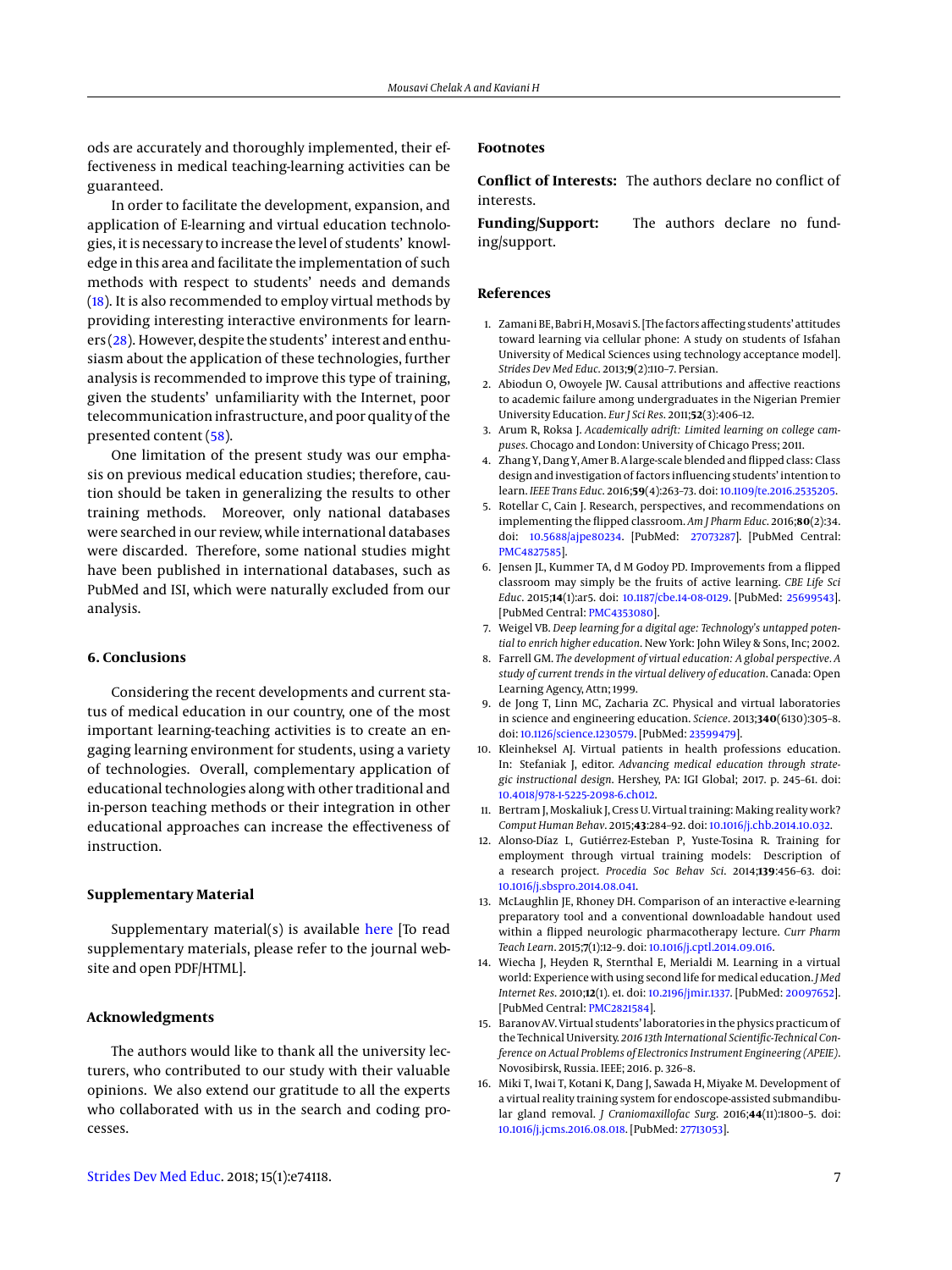- <span id="page-7-0"></span>17. Bahadorani M, Changiz T. [The effectiveness of three methods of teaching medline to medical students: Online, face to face and combined educationalmethods]. *Iran J Med Educ*. 2006;**6**(2):35–43. Persian.
- <span id="page-7-1"></span>18. Pakseresht S, Khalili-Sabet M, Vahedi MA, Monfared A. [Comparative study for knowledge and attitudes of virtual and non-virtual students towards e-learning]. *Res Med Educ*. 2017;**8**(4):61–8. Persian. doi: [10.18869/acadpub.rme.8.4.61.](http://dx.doi.org/10.18869/acadpub.rme.8.4.61)
- <span id="page-7-2"></span>19. Hooman HA.*[Handbook on meta-analysis in scientific research]*. Tehran: Samt; 2012. Persian.
- <span id="page-7-3"></span>20. Cohen J. *Statistical power analysis for the behavioural sciences*. 2nd ed. Hillsdale, New Jercy: Lawrence Earlbaum Associate; 1988.
- <span id="page-7-4"></span>21. Ghorbanizadeh V. *[Meta-analysis method with CMA2 software]*. Tehran: Baztab Publishing; 2014. Persian.
- <span id="page-7-10"></span>22. Shahsavari Esfahani S, Beigi P, Behin Aien N, Ayatollahi AR. [Teaching nursing students about the basic principles of infection control: Programmed instruction or lecture method]. *Iran J Med Educ*. 2004;**5**(1):23–30. Persian.
- <span id="page-7-5"></span>23. Hashemi S, Salaree MM, Salaree M, Delavari AA, Khoshsima S. [The comparison of learning levels in chemical element nursing with three approaches: Web-based electronics training, multi-media software packages and lecturing]. *Educ Strategies Med Sci*. 2016;**9**(1):26–33. Persian.
- <span id="page-7-11"></span>24. Noohi E, Alipoor E, Bahaadinbeigi K. [Comparison of the effect of direct and distant study skills training on study methods and satisfaction of Kerman University of Medical Sciences, Iran, undergraduate students]. *Strides Dev Med Educ*. 2016;**12**(5):701–8. Persian.
- 25. Sheikh Abu Masoudi R, Soltani Molla Yaghobi N. [Comparison the effect of electronic learning and teaching based on lecture on knowledge of nursing students about heart dysrhythmias in 2014: A short report]. *J Rafsanjan Univ Med Sci*. 2015;**14**(4):339–44. Persian.
- 26. Nasiri M, Nasiri M, Davaepanah M, Adavishi S. [Comparing the effects of lecture and electronic educational methods on nursing students' knowledge and attitude towards electroconvulsive therapy]. *Educ Dev Jundishapur*. 2015;**4**(5):321–30. Persian.
- 27. Omrani S, Fardanesh H, Ebrahimzade I, Sarmadi MR, Rezaei M. [Comparing the effects of lecture-based and e-learning methods on learning and motivation of participants in continuing medical education]. *Strides Dev Med Educ*. 2013;**9**(2):143–52. Persian.
- <span id="page-7-22"></span>28. Zolfaghari M, Mehrdad N, Parsa Yekta Z, Salmani Barugh N, Bahrani N. [The effect of lecture and e-learningmethods on learningmother and child health course in nursing students]. *Irani J Med Educ*. 2007;**7**(1):31– 9. Persian.
- 29. Moravej F, Koleini N, Shams B. [In last decades the technology was outside the education but these days all the universities are eager to use new technologies for improving the quality of education]. *J Isfahan Med Sch*. 2011;**28**(120). Persian.
- <span id="page-7-12"></span>30. Ghezelghash A, Atashzadeh Shourideh F, Alavi Majd H, Yaghmaei F. [Comparing methods of lecturing, problem solving and self-learning via internet to learn proper interpretation of electrocardiogram among nursing student]. *Iran J Nurs Res*. 2008;**3**(10-11):7–14. Persian.
- <span id="page-7-13"></span>31. Nourozi HM, Rokhi F, Karimi Moonaghi H. [Comparison of videobased instruction and instructor demonstration on learning of practical skills in nursing students]. *Iran J Med Educ*. 2013;**13**(7):571–6. Persian.
- <span id="page-7-14"></span>32. Karimi-Moneghi H, Valaei N, Mortazavi F. [The effect of video-based instruction versus demonstration on learning of clinical skills]. *J Gorgan Univ Med Sci*. 2003;**5**(2):77–82. Persian.
- <span id="page-7-15"></span>33. Pishgooie AH, Atashzadeh Shurideh F, Barbaz AH, Zareiyan A. [Comparison of three instructional methods for drug calculation skill in nursing critical care courses: Lecturing, problem solving, and computer-assisted self-learning]. *Iran J Med Educ*. 2012;**12**(6):420–9. Persian.
- <span id="page-7-16"></span>34. Sharifi F, Feizi A, Artishdar E. [Knowledge and satisfaction of medical students with two methods of education for endocrine pathophysiology course: E-learning and lecture in classroom]. *J Med Educ Dev*. 2013;**6**(11):30–40. Persian.
- 35. Saeedinejat S, Vafaeenajar A. [The effect of e-learning on students' educational success]. *Iran J Med Educ*. 2011;**11**(1):1–9. Persian.
- 36. Kuhpayehzadeh J, Khoshnevisan MH, Beyranland A. [Comparison of the two virtual and traditional teaching methods in learning the course of the "introduction to dental equipment and their maintenance" for the students of the PhD General Dentistry at Shahid Beheshti University of Medical Sciences]. *Razi J Med Sci*. 2016;**23**(143):63– 70. Persian.
- <span id="page-7-6"></span>37. Rabiepoor S, KhajeAli N, Sadeghi E. [Comparison the effect of webbased education and traditional education on midwifery students about survey of fetus health]. *Educ Strategies Med Sci*. 2016;**9**(1):8–15. Persian.
- <span id="page-7-7"></span>38. Zeraati M, Zakipour M, Aghabararian N. [Comparison of lecture and network-based educationalmethods on improving the academic performance of students; Mazandaran University of Medical Sciences]. *Educ Strategy Med Sci*. 2015;**8**(4):215–22. Persian.
- 39. Nourian A, Nourian A, Ebnahmadi A, Akbarzadeh Bagheban A, Khoshnevisan MH. [Comparison of e-learning and traditional classroom instruction ofdental public health for dental students of Shahid Beheshti Dental School during 2010-2011]. *Shahid Beheshti Univ Dent J*. 2012;**30**(3):174–83. Persian.
- <span id="page-7-9"></span>40. Borhani F, Vatanparast M, Abbaszadeh A, Seyfadini R. [The effect of training in virtual environment on nursing students attitudes toward virtual learning and its relationship with learning style]. *Iran J Med Educ*. 2012;**12**(7):508–17. Persian.
- 41. Karimkhanlooey Q, Mosavi Nasab SN, Fatazi A. [A study of the achievement of medical and pharmay students in the online versus traditional ESP course]. *J Med Educ Dev*. 2009;**2**(2):13–6. Persian.
- <span id="page-7-20"></span>42. Mousavi A, Motavassel Arani M, Hedayati AA, Zolfaghari M, Haeri Mehrizi A. The effectiveness of virtual training of islamic culture and civilization course on attitude, learning and satisfaction of students in Tehran University of Medical Sciences. *Interdiscip J Virtual Learn Med Sci*. 2016;**7**(2). e12166. doi: [10.5812/ijvlms.12166.](http://dx.doi.org/10.5812/ijvlms.12166)
- <span id="page-7-17"></span>43. Shahsavari Isfahani S, Mosallanejad L, Sobhanian S. [The effect of virtual and traditional methods on students learning and competency–based skills]. *J Hormozgan Univ Med Sci*. 2010;**14**(3):184–90. Persian.
- <span id="page-7-18"></span>44. Khoobi M, Ahmadi Hedayat M, Mohamadi N, Parvizi S, Haghani H, Izadibidani F. [A comparison of nursing students' satisfaction in compact disc-based education vs. Traditional education]. *Iran J Med Educ*. 2015;**15**:89–97. Persian.
- 45. Motevasselian M, Nasiriani K. [The comparison effect of CD-ROM and demonstration method of measuring of vital sing skills in nursing students]. *J Nurs Educ*. 2014;**3**(2):41–7. Persian.
- 46. Ghanbari A, Atrkar Roushan Z. [A comparison between education by compact disc and booklet on learning outcome in nursing and midwifery students about breast self examination]. *J Guilan Univ Med Sci*. 2004;**12**(48):33–9. Persian.
- <span id="page-7-8"></span>47. Tahmasbi M, Alipor Firoz Abadi L, Cheki M, Behrozi A, Ogbehi A. [Comparing learning level and students' attitudes toward radiology training through the use of computed tomography simulators and traditionally training devices at Ahwaz University of Medical Sciences]. *Educ Dev Jundishapur*. 2014;**5**(3):207–13. Persian.
- <span id="page-7-19"></span>48. Dadgostarnia M, Vafamehr V. [Comparing the effectiveness of two educational approaches of" electronic learning and training in small groups" and" training only in small groups" in teaching physical examination]. *Iran J Med Educ*. 2010;**10**(1):11–8. Persian.
- 49. Mohammadbeigi A, Mohammadsalehi N, Arsang Jang S, Ansari H, Ghaderi E. [A study on the effect of lecture-based and CD-based educational methods on cognitive learning of research methods course intudents of Qom University of Medical Sciences, Iran]. *Qom Univ Med Sci J*. 2015;**2015**(9):5. Persian.
- <span id="page-7-21"></span>50. Naseri M, Ahangari Z, Shantiaee Y, Rasekhi J, Kangarlou A. [The efficacy of an endodontic instructional multimedia program for enhancing the knowledge and skills of dental students]. *J Islamic Dent Assoc Iran*. 2013;**25**(2):141–7. Persian.